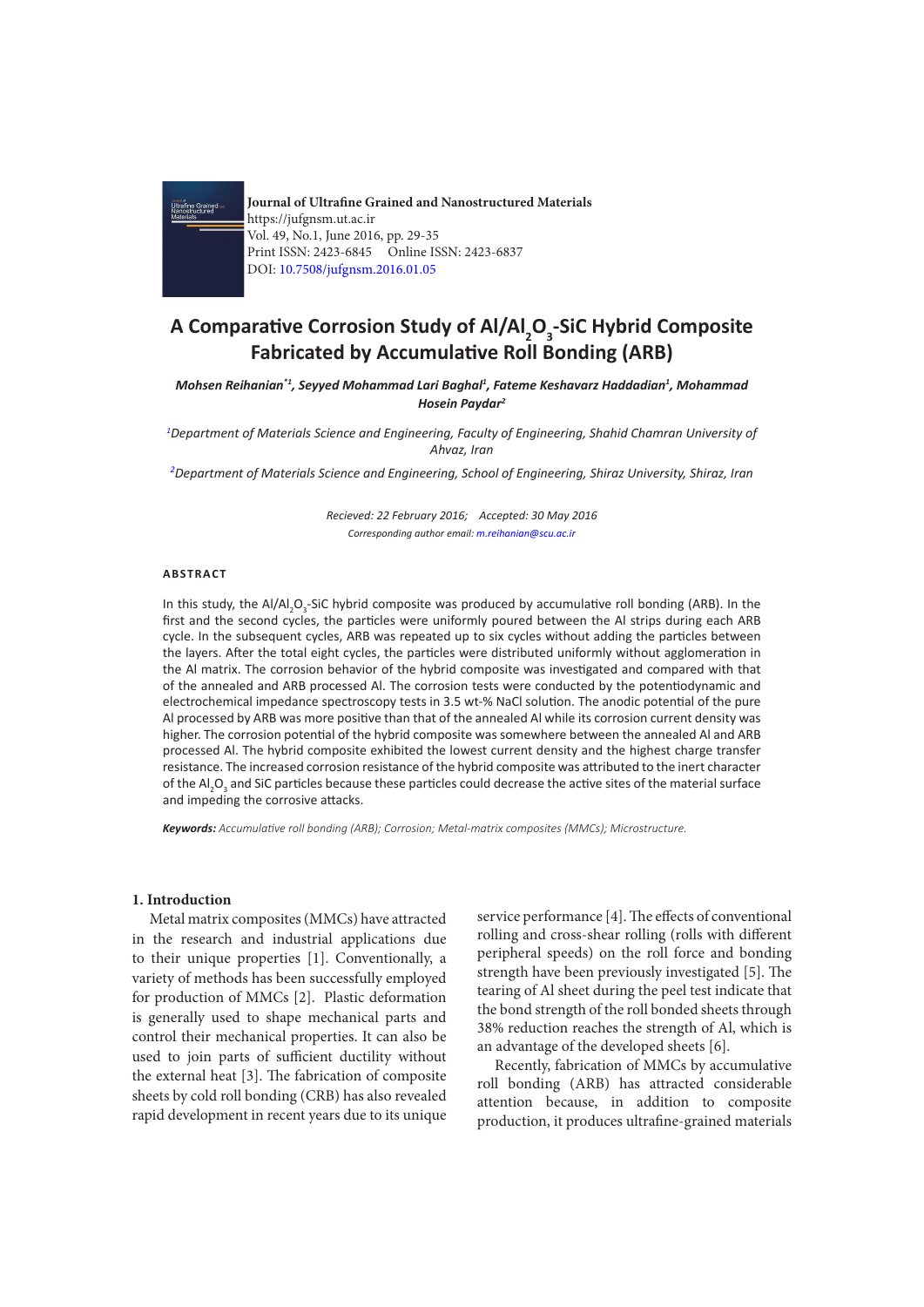with unique physical and mechanical properties [7]. ARB is one type of severe plastic deformation (SPD) method that consists of multiple cycles of stacking, rolling and cutting of the metal strips [8]. In order to produce particulate MMCs by ARB, ceramic particles are added between the metal strips through the initial cycles. After imposing a critical reduction, a uniform distribution of particles is achieved in the matrix [9]. Recently, some efforts have been directed toward fabricating the hybrid composites that contains two different types of the particles [10].

To date, the microstructure and mechanical properties of particulate MMCs fabricated by ARB have been widely characterized by lots of works. However, the corrosion behavior of pure metals [11-13] and MMCs [14, 15] processed by ARB has attracted slight attentions. For example, Wei et al. [11] investigated the corrosion behavior of ARB processed Al–Mn alloy in 3.5% NaCl artificial seawater for 168 h and concluded that the size and the amount of pitting corrosion in ARB processed Al decreased compared with the coarse-grained Al alloy. The pitting corrosion susceptibility of 5052 Al alloy before and after ARB was examined in 3.5 wt% NaCl solution by Naeini [12]. They showed that pitting corrosion resistance diminished with increasing the number of ARB cycles and contributed it to the microstructure refinement and increasing the defect density. Fattah-alhosseini and Imantalab[13] pointed out that ARB could provide a better conditions for forming the passive films in pure copper in 0.01 M borax solution. Darmiani et al.[14] studied the corrosion behavior of Al/ SiC nano-composite produced by ARB in 3.5 with % NaCl solution. They observed that ARB caused the pitting corrosion resistance to increase due to the uniform distribution of SiC in matrix and its refinement. Kadkhodaee et al [15] demonstrated that as a result of ARB, the general corrosion resistance of Al/nanosilica nanocomposites decreased, compared to the pure Al. In addition, they found that by increasing ARB cycles and the amount of the silica nanoparticles, the corrosion resistance of the nanocomposites increased.

The microstructure evolution during ARB has been vastly investigated (particularly for Al and its alloys) in the existing literature [16-19]. These early publications provide a direct demonstration of the potential of using ARB in the production of sheet metals with grain sizes in the sub-micrometer range. The results of this work will be helpful in

understanding the corrosion behavior of the Al/  $Al_2O_3$ -SiC hybrid composite alongside with its promise mechanical properties [10]. The present work is an attempt to study the corrosion behavior of the  $\text{Al}/\text{Al}_2\text{O}_3$ -SiC hybrid composite fabricated by ARB and its comparison to that of the annealed and ARB processed Al.

## **2. Materials and method**

As received commercially pure Al (AA1050) was used in the form of sheet with the thickness of 0.5 mm as the matrix material. The strips were cut into 150 mm  $\times$  70 mm and annealed at 400° C for 2 h. A mixture of  $\text{Al}_2\text{O}_3$  and SiC particles were used as reinforcements. The average size of  $\text{Al}_2\text{O}_3$  and SiC was about  $1 \mu m$  and  $5 \mu m$ , respectively. After the surface preparation, ARB process was carried out in two steps [10]. In the first (Fig.1a), 1 vol-% of the particles was uniformly distributed between four Al strips. The stacked strips were fastened at both ends by copper wires and roll bonded through a 50% reduction in thickness at ambient temperature without lubrication. The roll-bonded strip was then cut into two halves while the remaining 1 vol-% of particles was dispersed between them, stacked and roll-bonded again under the same conditions. At this stage, the total volume fraction of particles reaches to 2 vol-%. In the second step (Fig.1b), ARB was repeated up to six cycles without adding the particles between the layers. The rolling machine had the capacity of 20 tons and rolling diameter of 170 mm. The rolling speed was set to 12 rpm.

The corrosion tests were carried out in a 3.5 wt-% NaCl aqueous solution at room temperature. The samples were immersed into the electrolyte for about 30 min to stabilize the open-circuit potential, *E*<sub>°</sub>. The sweeping rate was 50 mV min<sup>-1</sup> for all potentiodynamic tests. The values of the corrosion potential, *Ecorr* , and the corrosion current density,  $I_{corr}$ , were calculated from the intersection of the cathodic and anodic Tafel curves extrapolated from the anodic and cathodic polarization curves. The electrochemical impedance spectroscopy (EIS) test was used to simulate the map and element of corrosion circuit with the help of Z-view software.

## **3. Results and discussion**

Fig.2 illustrates the microstructure of the hybrid composite at low and high magnification. The  $\text{Al}_2\text{O}_3$  and SiC particles are indicated by arrows. The critical reduction needed to get a uniform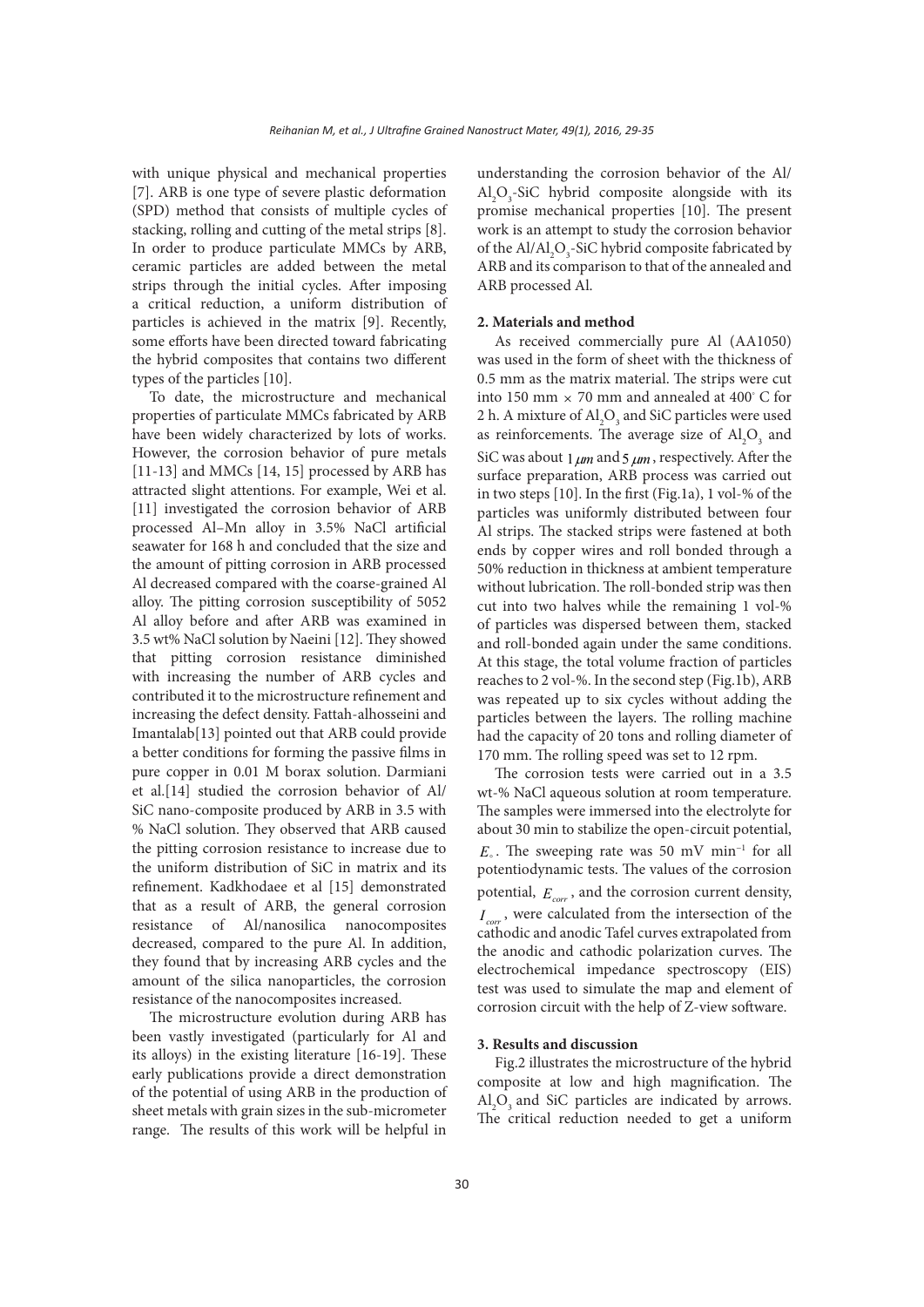

Fig.1- Schematic illustration of ARB process used to fabricate the hybrid composite

distribution of particles in a hybrid composite is determined by [9]

$$
R_{\sigma} = 1 - \left[ \frac{\pi}{6(f_A d_B^3 + f_B d_A^3)} \right]^{1/3} \left( \frac{d_A d_B}{t_{\circ}} \right)
$$
 (1)

where *d* is the particle size, *f* is the volume fraction and  $t<sub>s</sub>$  is the initial thickness of the layers. The subscripts A and B stand for particles A and B, respectively. By inserting  $d_A = 1 \mu m$ ,  $d_B = 5 \mu m$ ,  $f_A = f_B = 0.01$  and  $t_0 = 0.5$ *m*, the critical reduction needed to get a uniform distribution of particles is predicted as 0.9925. The total reduction that is experimentally imposed after eight ARB cycles is 0.998, which is higher than that of the predicted value for the given conditions. Therefore, a uniform distribution of particles is expected by the model [9] that is confirmed by the SEM images of Fig.2. During ARB, the number of layers increases and their thickness decreases. At the same time, Al matrix is deformed plastically and extruded between the particles. This leads to separation and movement of the particles from interfaces into the bulk of the Al matrix. In addition, elongation of the particle clusters in the rolling direction can increase the distance between the particles inside the clusters, changing the dense clusters into the diffuse clusters [20].

The potentiodynamic polarization curves recorded for the annealed Al, ARBed Al and the hybrid composite fabricated by the ARB are shown in Fig.3. The calculated parameters extracted from the polarization diagrams are given in Table 1. All samples show an active behavior in the anodic potential, indicating the formation of a nonprotective passive film. In general, the surface of the Al and its alloys is covered by a passive film of alumina due to the chemical reaction between the Al and the air. Nevertheless, Al and its alloys are sensitive to pitting corrosion in aqueous media, which is hazardous for formation of the protective passive film. The anodic potential of the ARBed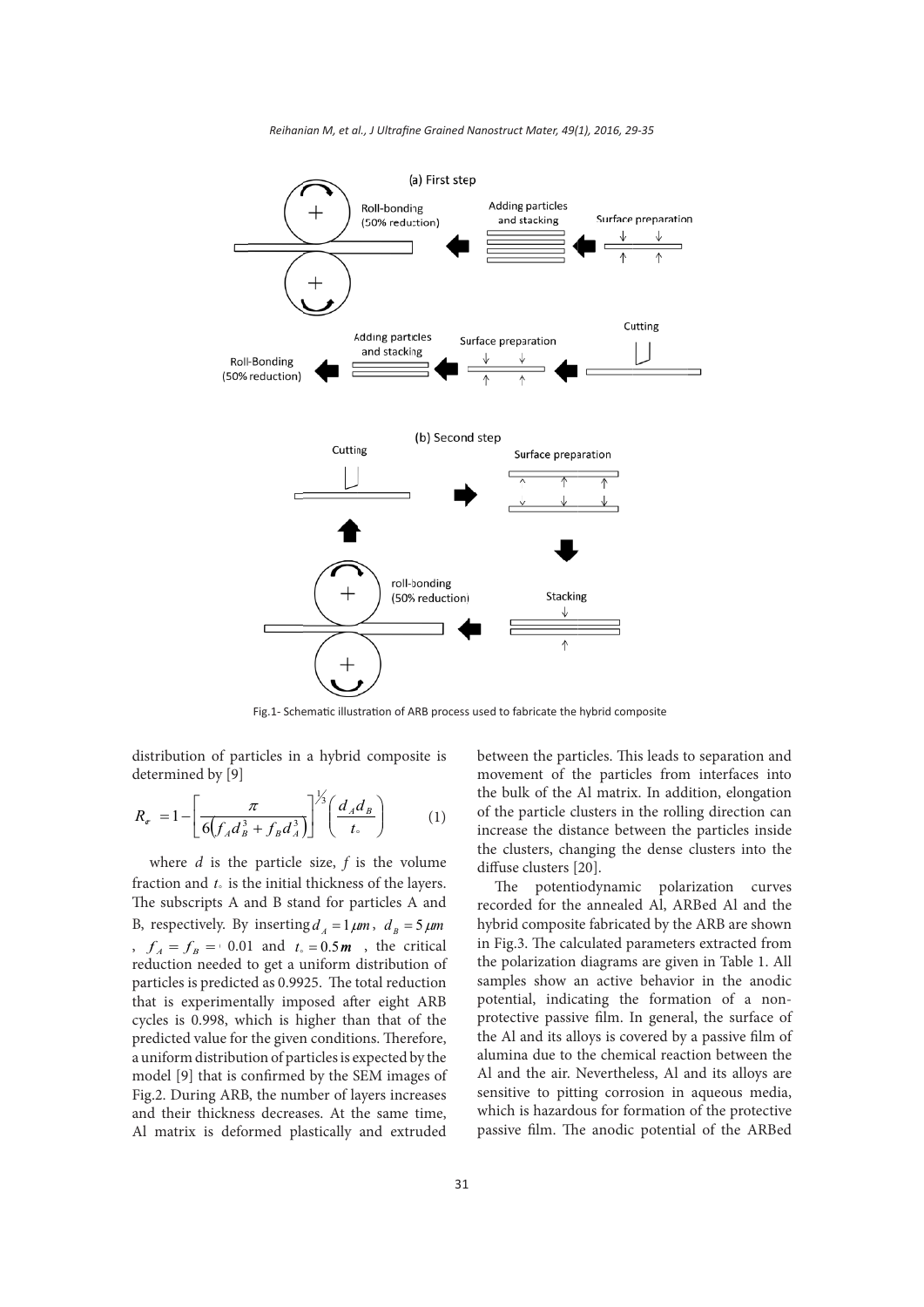*Reihanian M, et al., J Ultrafine Grained Nanostruct Mater, 49(1), 2016, 29-35* 



Fig.2- SEM micrograph of the hybrid composite at (a) low and (b) high magnification



Fig.3- Potentiodynamic polarization curves of the annealed Al, ARBed Al and hybrid composite

Al is more positive than that of the annealed Al while its corrosion current density is higher. The corrosion potential of the hybrid composite is somewhere between the annealed Al and ARB processed Al and it shows the lowest corrosion current density (Table 1). Generally, the corrosion potential,  $E_{cor}$ , represents a thermodynamic characteristic of a given metal–electrolyte system rather than the kinetics of material corrosion whereas the corrosion current density,  $I_{corr}$ , reflects the corrosion rate more accurately. These results indicate that the corrosion resistance of the hybrid composite fabricated by ARB can be improved in comparison to the pure Al processed by ARB.

Fig.4 represents Nyquist plots and the equivalent electrical circuit applied for simulation of EIS tests, respectively. The impedance spectra of all

specimens consist of two capacitive loops at higher frequencies and a semicircle at lower frequencies. The first capacitive loop is corresponding to the charge transfer of the corrosion process and to the formation of oxide layer. The second capacitive loop is assigned to the interfacial reactions, particularly, the reaction of Al oxidation at the metal/oxide/ electrolyte interface. The presence of the semicircle at lower frequencies is due to the diffusion of the chemical species from the oxide layer on the surface. This behavior is clearly evidenced by observing a 45 ° straight tail at the end of Nyquist diagram of the annealed Al, which is the characteristic of Warburg impedance. The equivalent circuit model in Fig.4 is proposed to simulate the corrosion behavior of the Al samples having a defective oxide layer.

The calculated equivalent circuit parameters are listed in Table 2; where  $R_{sol}$ ,  $C_{coat}$ ,  $R_{coat}$ ,  $C_{dl}$ ,  $R_{cl}$ and *W* represent the electrolyte solution resistance, capacitance of the oxide layer, resistance of the oxide layer, capacitance of the double layer, charge transfer resistance of the double layer and Warburg impedance, respectively. The charge transfer resistance is the resistance of the metal atom that is ionized when it is in contact with the electrolyte. The higher value of  $R<sub>ct</sub>$  represents the higher corrosion resistance.

According to Table1 and Table 2, the pure Al processed by ARB exhibits the highest value of *I corr* and the lowest value of  $R_{at}$ , indicating that ARBed

Table 1- The calculated values of  $E_{corr}$ ,  $I_{corr}$ ,  $\beta_a$  and  $\beta_c$  for the polarization diagrams

| Material                        | $E_{corr}(V)$ | $I_{corr}(\mu A/cm^2)$ |    |     |
|---------------------------------|---------------|------------------------|----|-----|
| Annealed Al                     | $-6.9$        | 4.54                   | 45 | 180 |
| ARBed Al                        | -5.6          | 9.34                   | 63 | 125 |
| $Al/Al2O3-SiC$ hybrid composite | -6.4          | 0.35                   | 67 | 112 |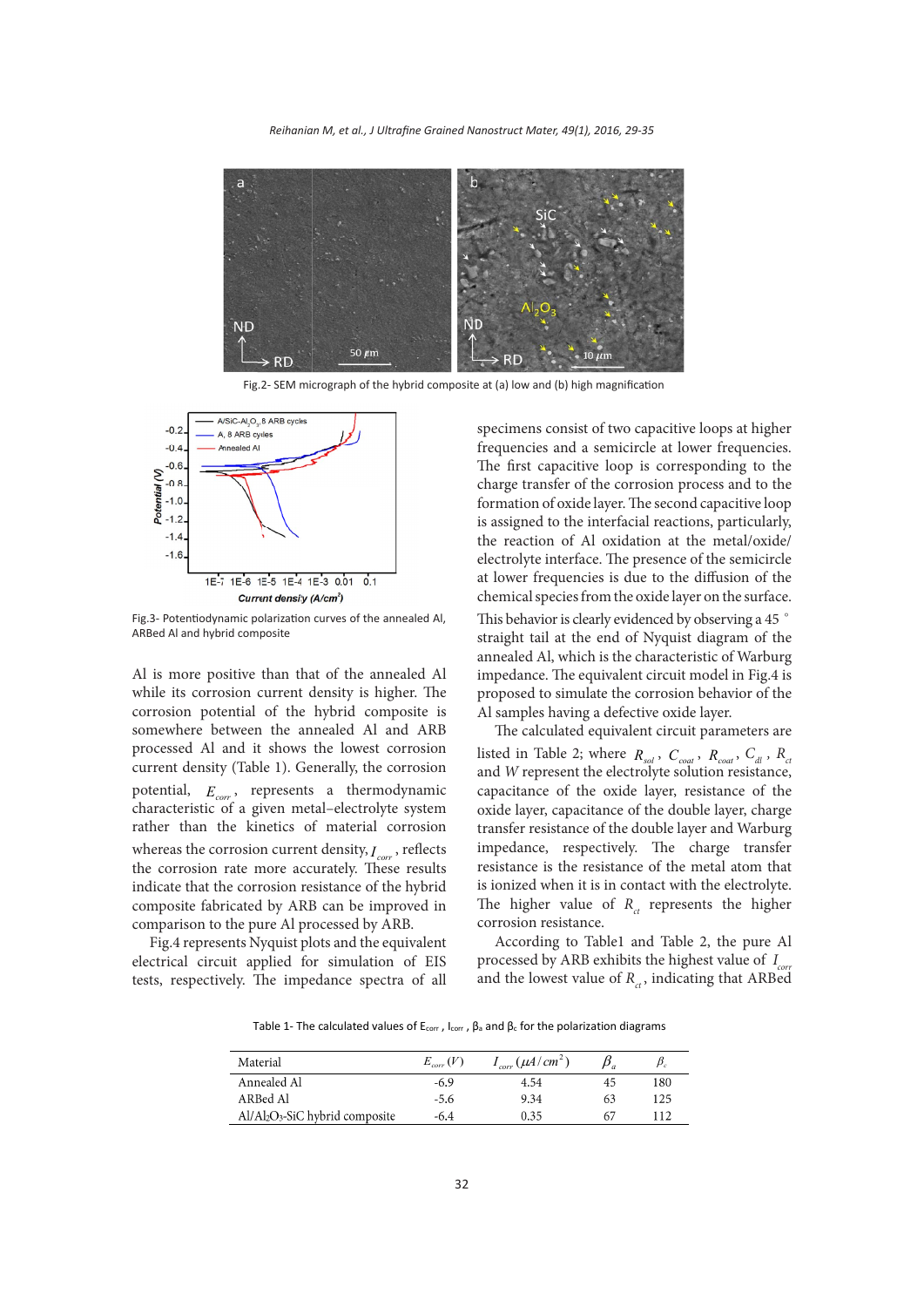

Fig.4- Nyquist plots and the equivalent electrical circuit applied for simulation of EIS tests

Table 2- The calculated values of R<sub>sol</sub>, C<sub>coat</sub>, R<sub>coat</sub>, C<sub>dl</sub>, R<sub>ct</sub> and *W* for the impedance diagrams

| Material                        | $R_{sol}$<br>$(\Omega)$ | $\sim_{\text{coat}}$<br>$(\mu F/cm^2)$ | $R_{coat}$<br>$(k\Omega)$ | $\cup_{dl}$<br>$(\mu F)$<br>/cm <sup>2</sup> | $\mathbf{r}_{ct}$<br>$(k\Omega)$ | W<br>$(\Omega/cm^2)$ |
|---------------------------------|-------------------------|----------------------------------------|---------------------------|----------------------------------------------|----------------------------------|----------------------|
| Annealed Al                     | 8.5                     | 8.3                                    | 7.5                       |                                              | 40                               | 1500                 |
| ARBed Al                        | 12                      | 6.1                                    | 9.3                       | 9.6                                          | 23                               | 340                  |
| $Al/Al2O3-SiC$ hybrid composite | 10.5                    | 3.4                                    | 14.4                      |                                              | 45                               | 280                  |

Al has the lowest corrosion resistance. These results demonstrate that there is a good agreement between the potentiodynamic polarization tests and the electrochemical impedance spectroscopy. The lowest corrosion resistance of the ARBed Al may be due to the formation of fine grains and the increase in strain energy after ARB. These microstructural features cause the rate of cathodic reaction of the pure Al to be enhanced.

The increased density of the active sites such as grain boundaries and triple junctions raises the



plot for partial oxidation and reduction reaction engaged in Fig. 5- Schematic illustration of potential versus current density corrosive process

chemical activity of the surface. This is consistent with the higher cathodic polarization current density of ARBed Al, which is an indicative of the higher reduction rate of  $H^+$  ions to  $H_2$  atoms due to the cathodic reaction. On the other hand, in contrast to the results of Fig.4, it is expected that the increased energy state and the active sites in the ARB processed Al must shift the corrosion potential to more negative values. This argument can be explain by the fact that although the presence of the active sites is effective on the corrosion potential, however, both the oxidation and reduction reactions should be considered in the equilibrium condition during the corrosion. Generally, corrosion occurs at a potential, denoted by  $E_{corr}$ , where the oxidation rate,  $I_{corr}$ , is equal to the reduction rate. As shown in Fig.5, this potential can be graphically determined by the intersection of the partial oxidation polarization and the partial reduction polarization curves on the potential versus the current density plot [21]. For a given partial oxidation curve, the increase in the rate of the reduction reaction can transfer the intersection point to the upper right of the diagram, leading to the simultaneous increase in  $E_{\text{corr}}$  and  $I_{\text{corr}}$  values (such as pure Al processed by ARB). In addition,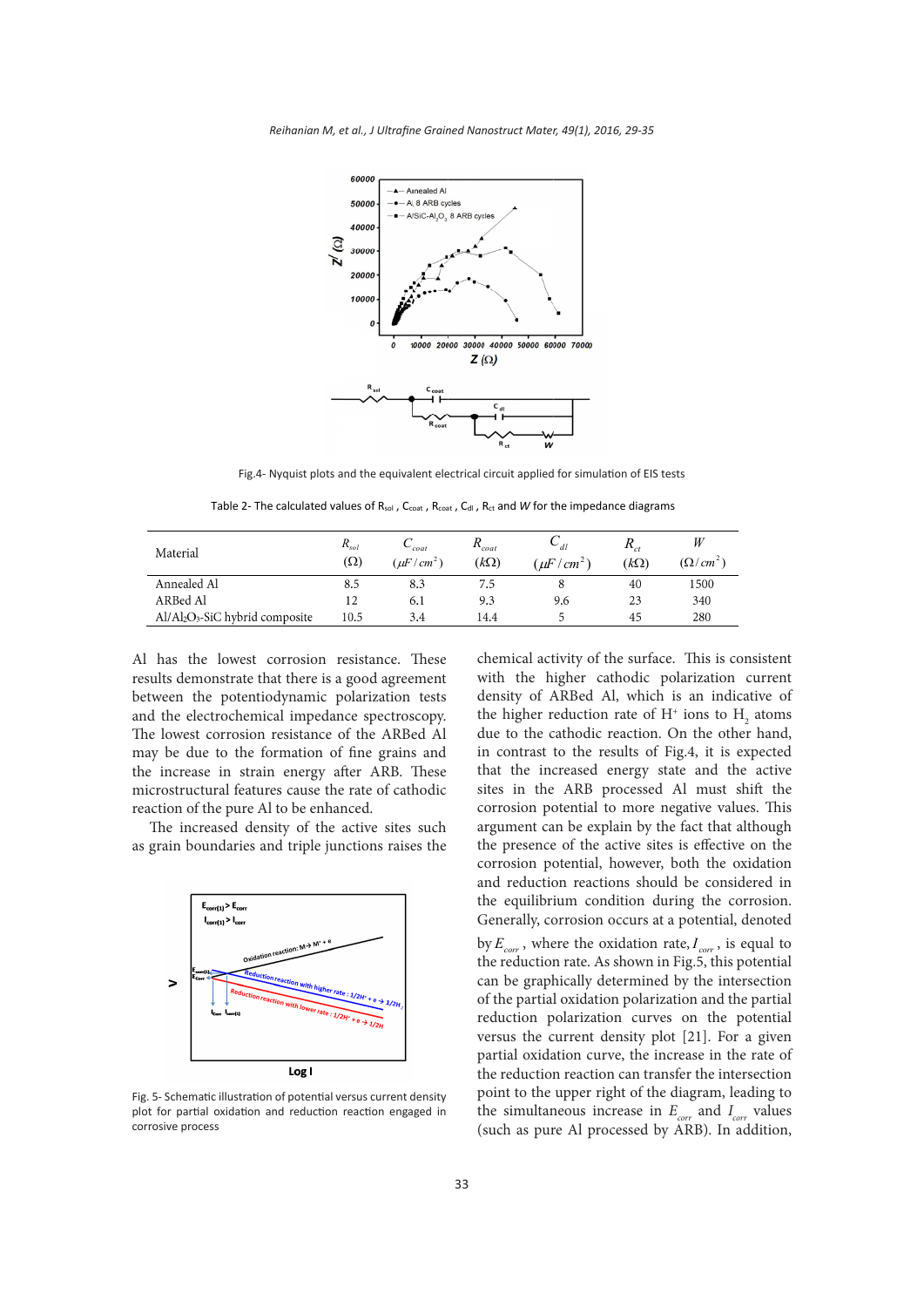the higher ability to form the oxide film can also lead to the higher anodic potential of the ARB processed Al because passivation starts primarily at the lattice defects that are higher in this sample.

The anodic potential of the hybrid composite is nobler than that of the annealed Al but it has the lowest cathodic current density, indicating that the hybrid composite has the ability to form an oxide layer similar to ARBed Al but with the lowest cathodic reaction rate. These results are confirmed by the data presented in Table 1 and Table 2 where the hybrid composite shows the lowest value of the  $I_{\text{corr}}$  and the highest  $R_{\text{cr}}$ , respectively. The conclusion is drawn that the presence of the  $\text{Al}_2\text{O}_3$  and SiC ceramic particles can improve the corrosion resistance of the Al after ARB. The inert effect of the particles causes the activity of the surface and the cathodic reaction rate to decrease. A decrease in the cathodic reaction rate can shift the equilibrium condition of the corrosion process to the lower value of  $I_{corr}$ . In addition, the lower value of  $E_{corr}$ can be attributed to the shift of the intersection point of the partial oxidation and reduction curves to the lower left of the potential versus the current density plot due to the decrease in the rate of cathodic reaction.

#### **4. Conclusions**

The corrosion behavior of the  $Al/Al_2O_3$ -SiC hybrid composite produced by ARB was investigated and compared to that of the annealed and ARBed Al. The following results can be obtained:

1. A hybrid composite with a uniform distribution of particles is achieved after eight ARB cycles. The particles are distributed without agglomeration because, after eight ARB cycles, the imposed reduction is larger than the critical reduction predicted by the model.

2. The ARB decreases the corrosion resistance of the Al due to the formation of fine grains and the increase in the strain energy of the material. These microstructural features cause the rate of cathodic reaction to increase after ARB.

3. The hybrid composite exhibits the lowest corrosion current density and the highest charge transfer resistance. The highest corrosion resistance of the hybrid composite is due to the inert effect of the particles that causes the chemical activity of the surface and the cathodic reaction rate of the hybrid composite to decrease.

#### **Acknowledgements**

The authors would like to acknowledge the financial support of Shahid Chamran University of Ahvaz through the Grant Number EN-92-874095.

#### **References**

- 1. Miracle DB. Metal matrix composites From science to technological significance. Composites Science and Technology. 2005;65:2526-40.
- 2. Ralph B, Yuen HC, Lee WB. The processing of metal matrix composites — an overview. Journal of Materials Processing Technology. 1997;63:339-53.
- 3. Mori K-i, Bay N, Fratini L, Micari F, Tekkaya AE. Joining by plastic deformation. CIRP Annals - Manufacturing Technology. 2013;62:673-94.
- 4. Li L, Nagai K, Yin F. Progress in cold roll bonding of metals. Science and Technology of Advanced Materials. 2008;9:023001.
- 5. Pan D, Gao K, Yu J. Cold roll bonding of bimetallic sheets and strips. Materials Science and Technology. 1989;5:934-9.
- 6. Akramifard HR, Mirzadeh H, Parsa MH. Cladding of aluminum on AISI 304L stainless steel by cold roll bonding: Mechanism, microstructure, and mechanical properties. Materials Science and Engineering: A. 2014;613:232-9.
- 7. Alizadeh M, Paydar MH. Fabrication of nanostructure Al/ SiCP composite by accumulative roll-bonding (ARB) process. Journal of Alloys and Compounds. 2010;492:231-5.
- 8. Saito Y, Utsunomiya H, Tsuji N, Sakai T. Novel ultra-high straining process for bulk materials—development of the accumulative roll-bonding (ARB) process. Acta Materialia. 1999;47:579-83.
- 9. Reihanian M, Bagherpour E, Paydar MH. On the achievement of uniform particle distribution in metal matrix composites fabricated by accumulative roll bonding. Materials Letters. 2013;91:59-62.
- 10. Reihanian M, Keshavarz Hadadian F, Paydar MH. Fabrication of Al–2vol%Al2O3/SiC hybrid composite via accumulative roll bonding (ARB): An investigation of the microstructure and mechanical properties. Materials Science and Engineering: A. 2014;607:188-96.
- 11. Wei W, Wei KX, Du QB. Corrosion and tensile behaviors of ultra-fine grained Al–Mn alloy produced by accumulative roll bonding. Materials Science and Engineering: A. 2007;454– 455:536-41.
- 12. Naeini MF, Shariat MH, Eizadjou M. On the chlorideinduced pitting of ultra fine grains 5052 aluminum alloy produced by accumulative roll bonding process. Journal of Alloys and Compounds. 2011;509:4696-700.
- 13. Fattah-alhosseini A, Imantalab O. Effect of accumulative roll bonding process on the electrochemical behavior of pure copper. Journal of Alloys and Compounds. 2015;632:48-52.
- 14. Darmiani E, Danaee I, Golozar MA, Toroghinejad MR. Corrosion investigation of Al–SiC nano-composite fabricated by accumulative roll bonding (ARB) process. Journal of Alloys and Compounds. 2013;552:31-9.
- 15. Kadkhodaee M, Babaiee M, Danesh Manesh H, Pakshir M, Hashemi B. Evaluation of corrosion properties of Al/ nanosilica nanocomposite sheets produced by accumulative roll bonding (ARB) process. Journal of Alloys and